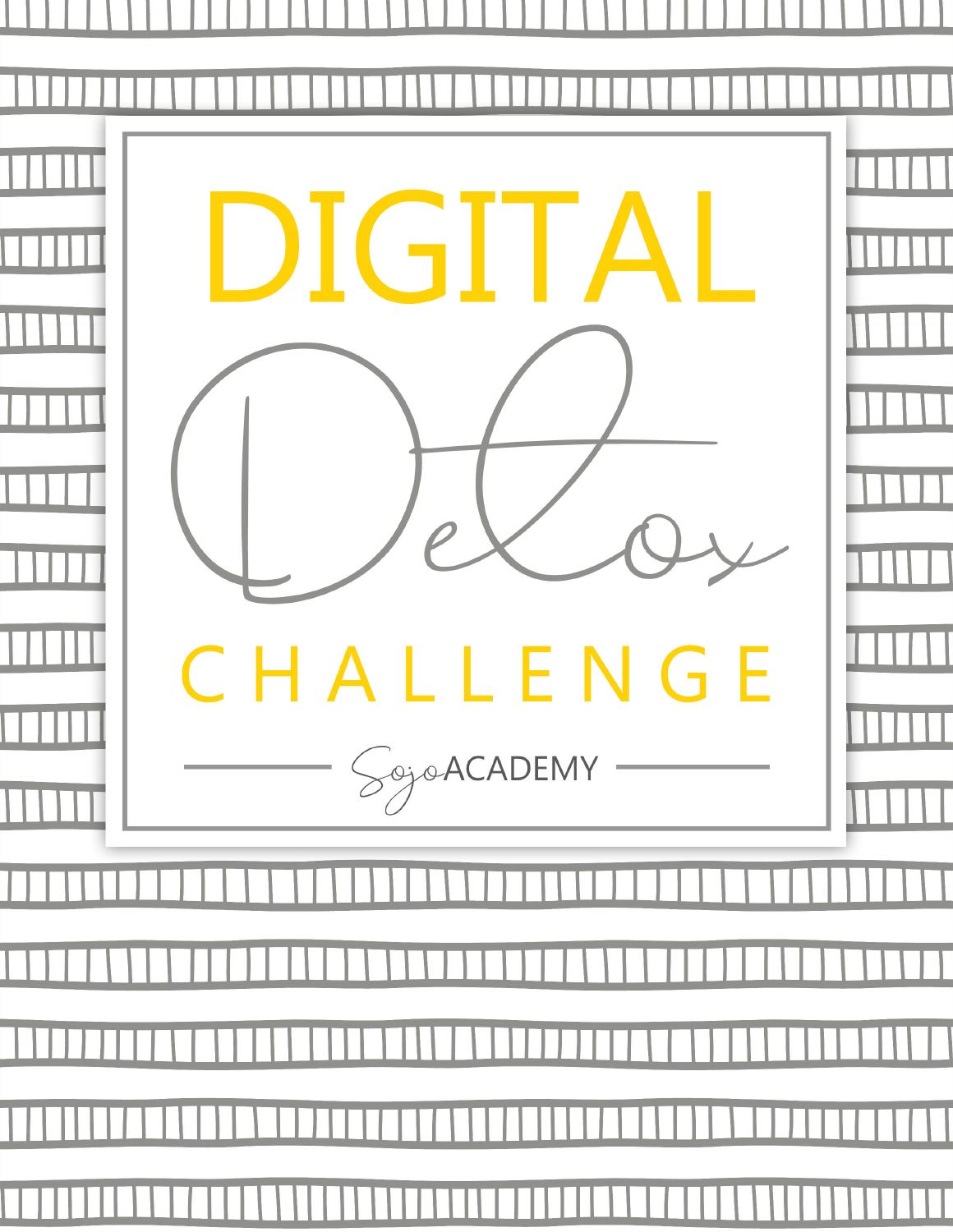Digital Detox Challenge © 2019 Sojo Academy. All Rights Reserved.

This journal is intended for INDIVIDUAL PERSONAL USE ONLY and may not be reproduced in any form, in whole or in part, without written permission from Sojo Academy EXCEPTING it is for the purchaser's individual personal use. Please do not participate in or encourage piracy of copyrighted materials in violation of the author's rights.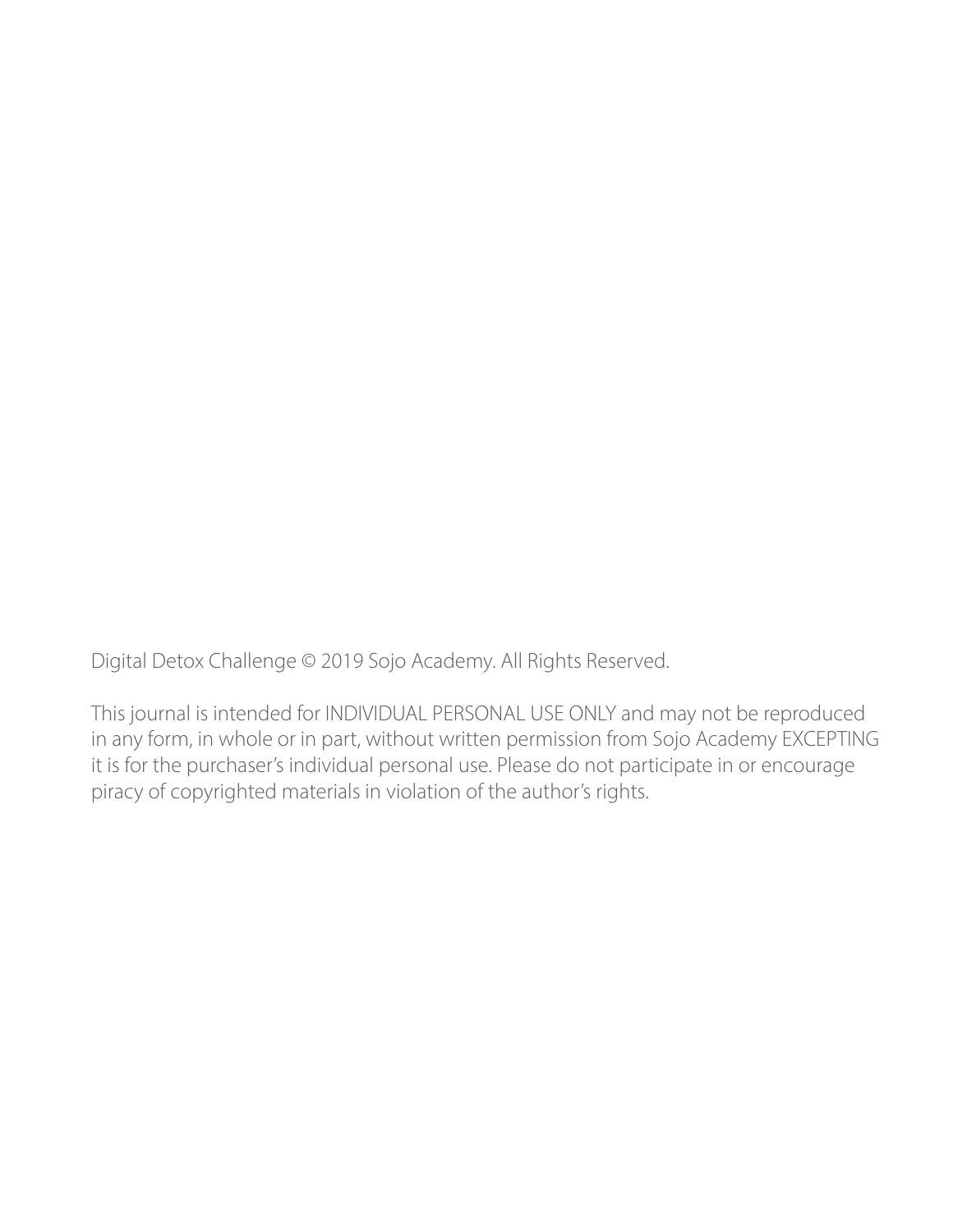Digital Detox Challenge

# 7-DAY BIBLE READING PLAN

Day One: I Corinthians 10:23

Day Two: II Timothy 2:15

Day Three: Proverbs 3:15

Day Four: Philippians 1:27

Day Five: Colossians 1:10

Day Six: Romans 12:1-2

Day Seven: Galatians 2:20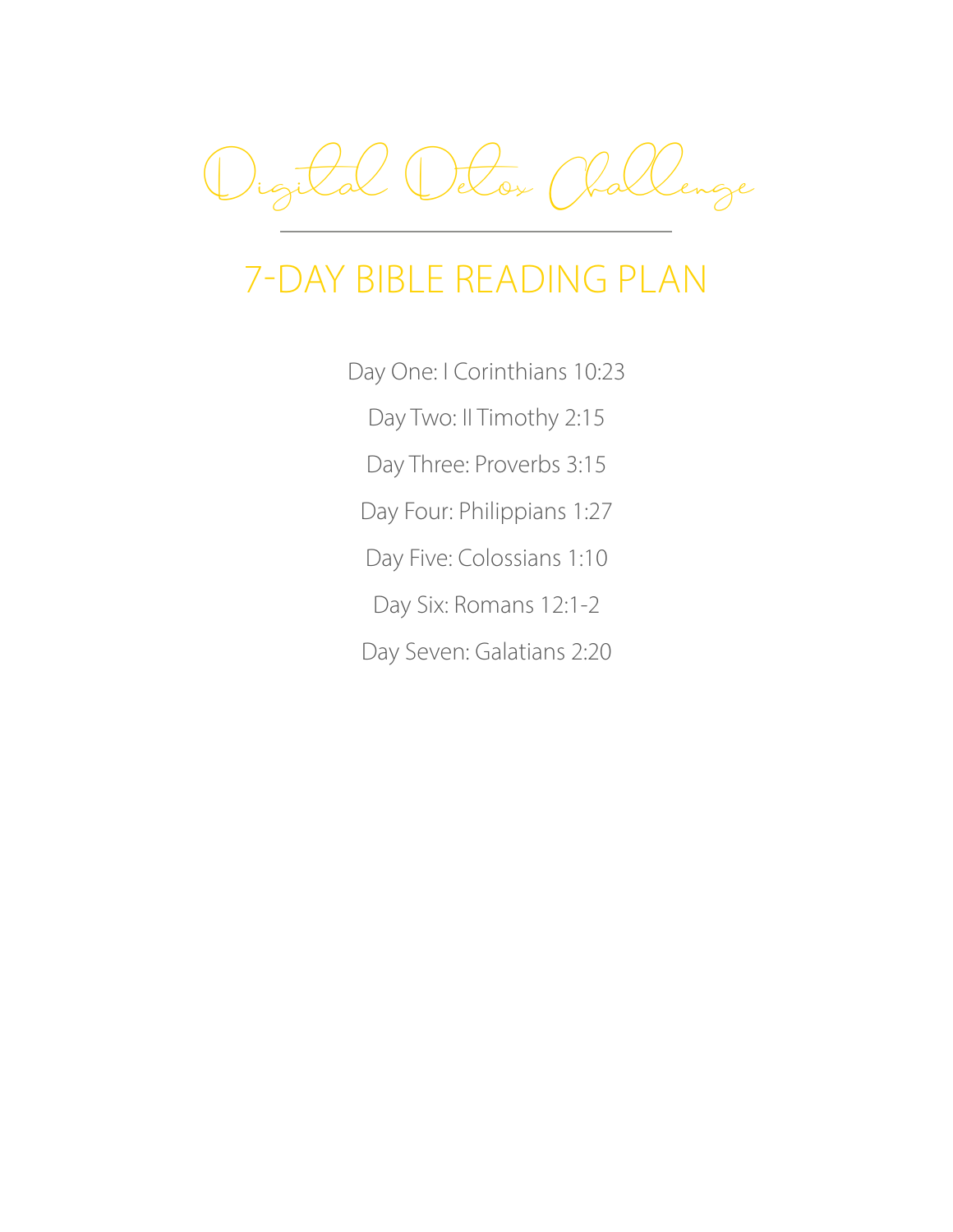Introduction:

Like it or not, technology plays a significant role in our lives. Digital tools such as cloud storage, apps, and video streaming can help, ahem, streamline our lives; yet the limitless options can also rob us of much needed rest and focus. Smartphones in particular are shaping us in ways only history can accurately describe.

During the course of this challenge, we're going to hone in on our smartphone use and establish our own personal guidelines for maximizing its benefits. Our goal is to determine where to draw the line between optimal use and over-use.

#### DIGITAL DETOX GROUND RULES

We generally do not set a bunch of hard and fast rules for our challenges but this is one where we need some fairly strict parameters. You won't fully know the benefit of unplugging unless you give yourself the space to do it. Therefore, before jumping into this challenge, commit to the process below for the entire ten days.

On day one of the challenge, you'll begin by setting up your personal parameters and decide what you WILL use your phone for during the challenge (an example might be: short calls, texts from family, and work email during work hours). While you can set your own guidelines, I encourage you to keep them tight  $\odot$  Sticking with your commitment during the challenge will be well worth it.

On days 2-10, you'll work through a series of daily activities that will help you establish guidelines for the long term. By the end of the challenge you'll have a plan going forward with healthy boundaries in place.

Before you start, take a moment to do the following:

Commit to fully completing this challenge - no cheating!

Set a start date and an end date for your challenge. Go ahead and mark them on your calendar.

Have a contingency plan for any sticky situations that come up. For example, if you decide you'll not use your phone to browse the web during your challenge and your son calls with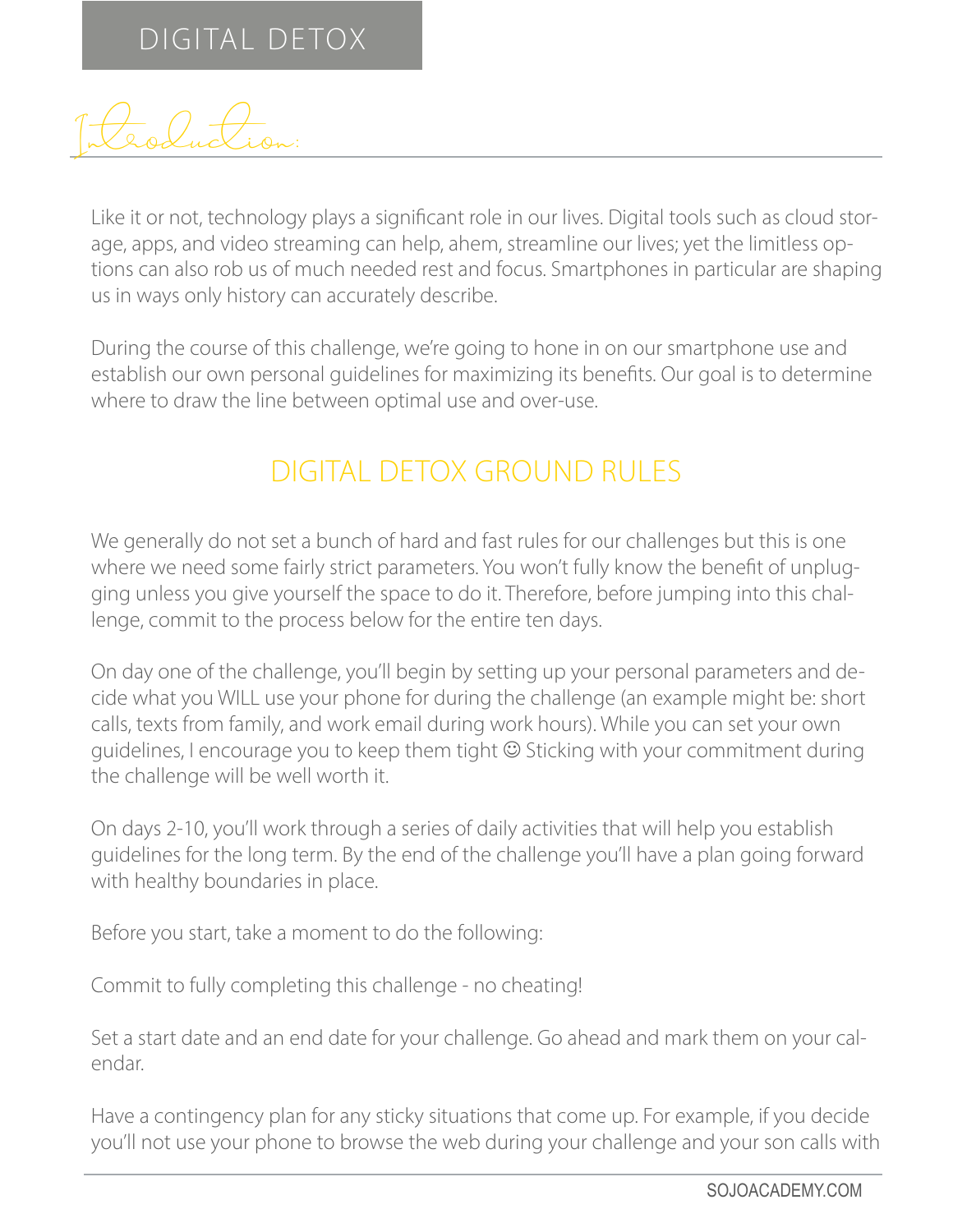a request to see if Amazon has a better price than Best Buy on his gadget, decide in advance what you're going to do.

Along those lines, it's probably a good idea to let the significant people in your life know what you are doing! That way if you tell them you can't search Amazon, they'll roll their eyes and say, "Oh yeah, that's right." LOL

Have fun! Even though this challenge might feel restrictive, the goal is to give you part of your life back and that's an incredible thing!

#### **With that in mind, let's get started!**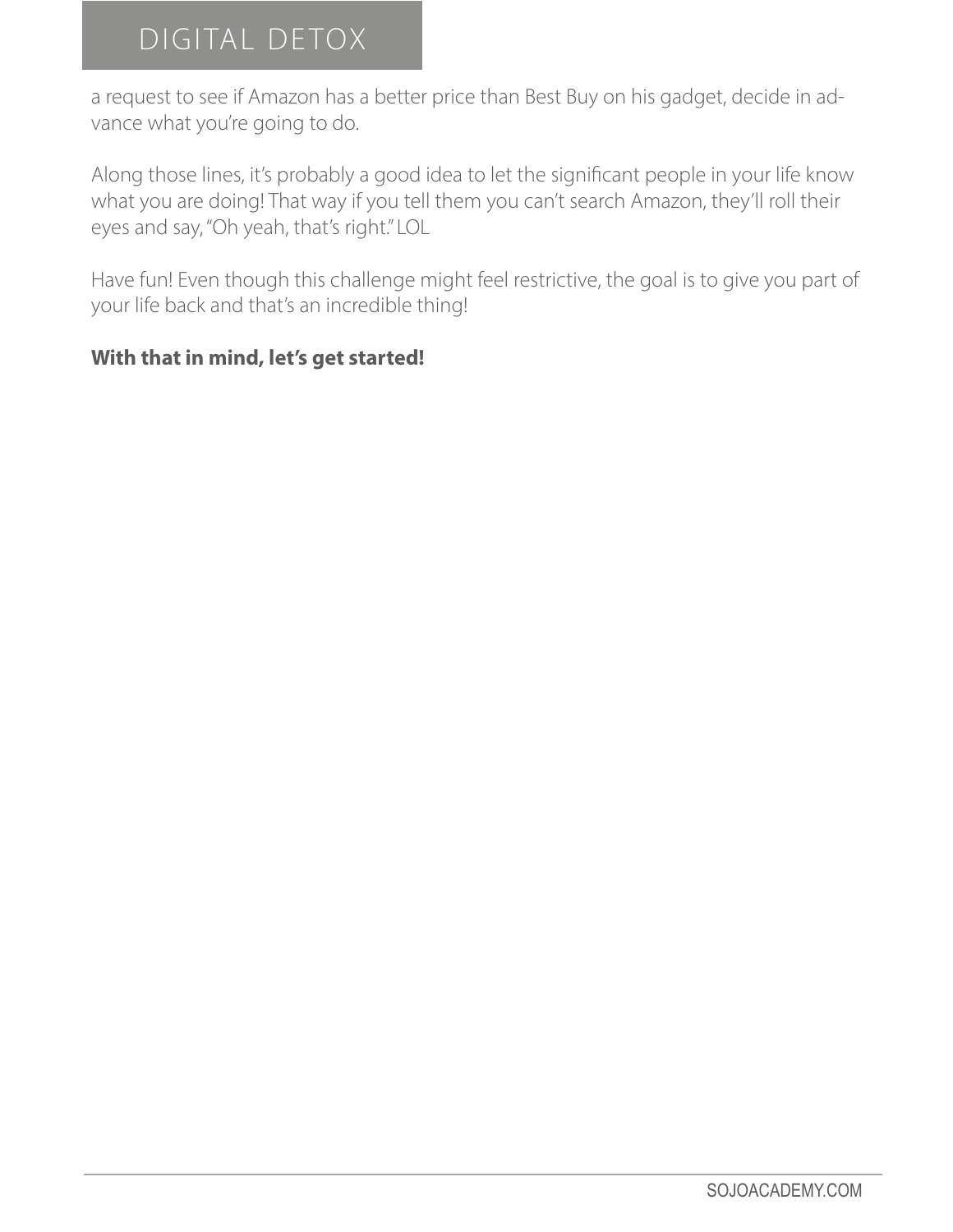

Let's start our challenge with a big-picture view of what you'd like to get out of the next 10 days. We'll also go ahead and set your parameters. Begin by working through the following:

Why are you doing this challenge?

In what ways has your smartphone contributed positively to your life?

How has your smartphone changed or influenced you negatively?

Right offhand, what changes do you need to make in the area of your smartphone use?

What are the essential (non-negotiable) ways you use your smartphone? List them below. *Please note: this list should be extremely short! It should generally include activities essential for daily life that cannot be done otherwise, such as phone calls, health monitoring, etc…*

- 1.
- 2.
- 3.
- 4.
- 5.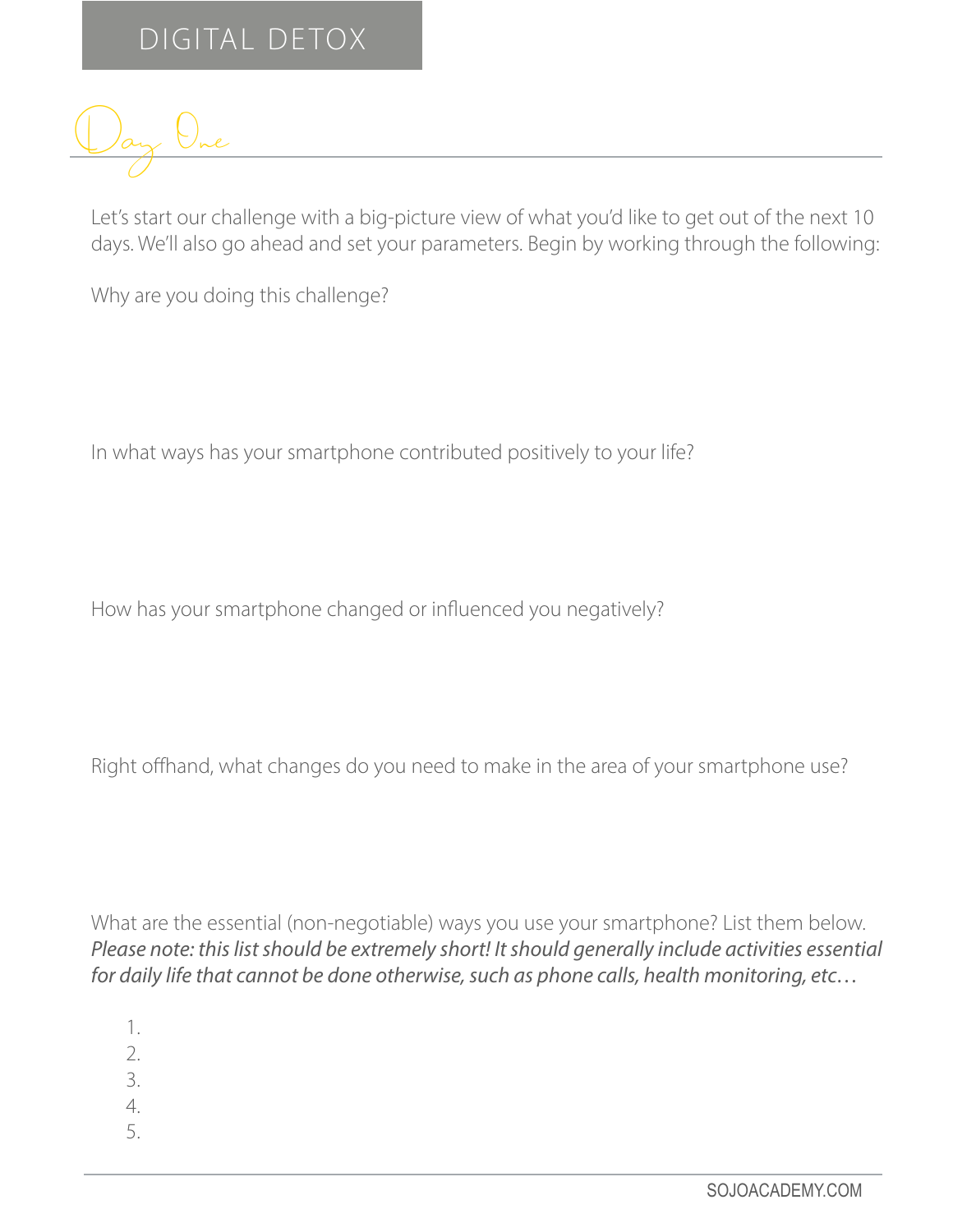Now it's time to set your parameters. Since the goal is not simply to "unplug" but to develop healthy smartphone habits, you're going to limit your smartphone activities for the next 10 days to JUST the essential ones. Once you've completed the challenge, you may want to continue with your parameters or tweak them slightly. Just know that for now, you are committing to using your smartphone within these parameters for the duration of the challenge.

Complete the chart below based on your notes and answers above:

| Smaltphone Palameters           |                                |                                      |  |  |  |  |
|---------------------------------|--------------------------------|--------------------------------------|--|--|--|--|
| Essential Phone Use:            | Designated Timeframe:          | Other:                               |  |  |  |  |
| Ex: Work email                  | Daily 8:30-9:00am; 3:30-4:00pm |                                      |  |  |  |  |
| Ex: Phone calls                 | Between 12-5 pm                | Only accept calls from people I know |  |  |  |  |
| Ex: The Digital Detox Challenge | 10 mins/day                    |                                      |  |  |  |  |
|                                 |                                |                                      |  |  |  |  |
|                                 |                                |                                      |  |  |  |  |
|                                 |                                |                                      |  |  |  |  |
|                                 |                                |                                      |  |  |  |  |
|                                 |                                |                                      |  |  |  |  |
|                                 |                                |                                      |  |  |  |  |
|                                 |                                |                                      |  |  |  |  |
|                                 |                                |                                      |  |  |  |  |
|                                 |                                |                                      |  |  |  |  |

With clear guidelines for HOW and WHEN you'll use your phone, you're ready for the challenge! I'll see you back tomorrow.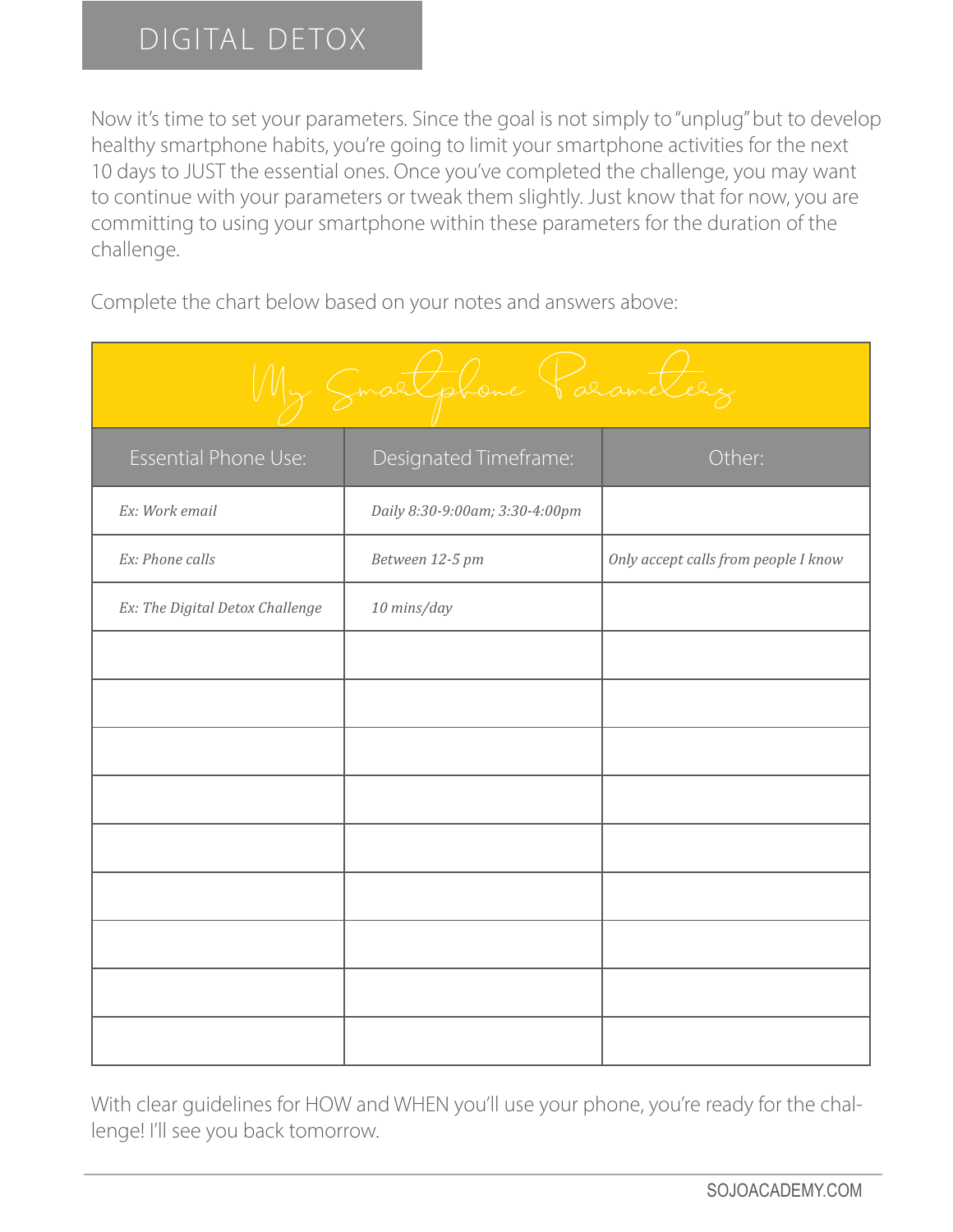

Let's get busy! Today is app inventory day. Spend ten minutes or less listing every app you have on your phone. Yep, every one! If you find an app that isn't in use or that you no longer need or desire, go ahead and delete it--> that way you won't have to write it down  $\odot$ 

#### **APP INVENTORY:**

| Name of App: | Purpose: |
|--------------|----------|
|              |          |
|              |          |
|              |          |
|              |          |
|              |          |
|              |          |
|              |          |
|              |          |
|              |          |
|              |          |
|              |          |
|              |          |
|              |          |
|              |          |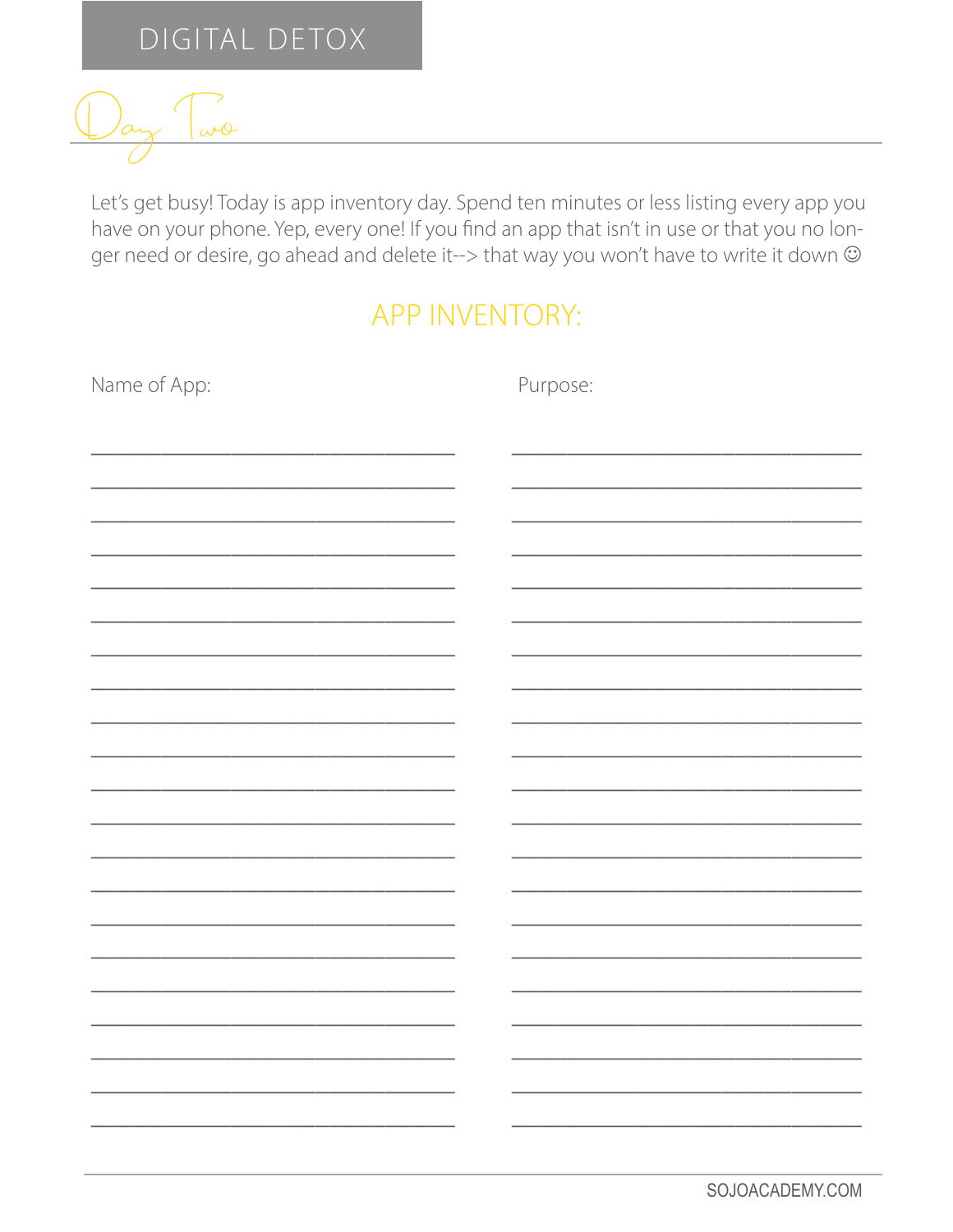Day Ree

Revisit your app inventory sheet from yesterday and assign each app a number between 1-5. Using Galatians 5:22-23 as a filter (the fruits of the Spirit), rate each according to how well (or poorly) it helps cultivate the fruits of the Spirit in your life.

After you've rated all your apps, delete all apps that are moving you away from godliness. Be ruthless and do this prayerfully and in communion with God.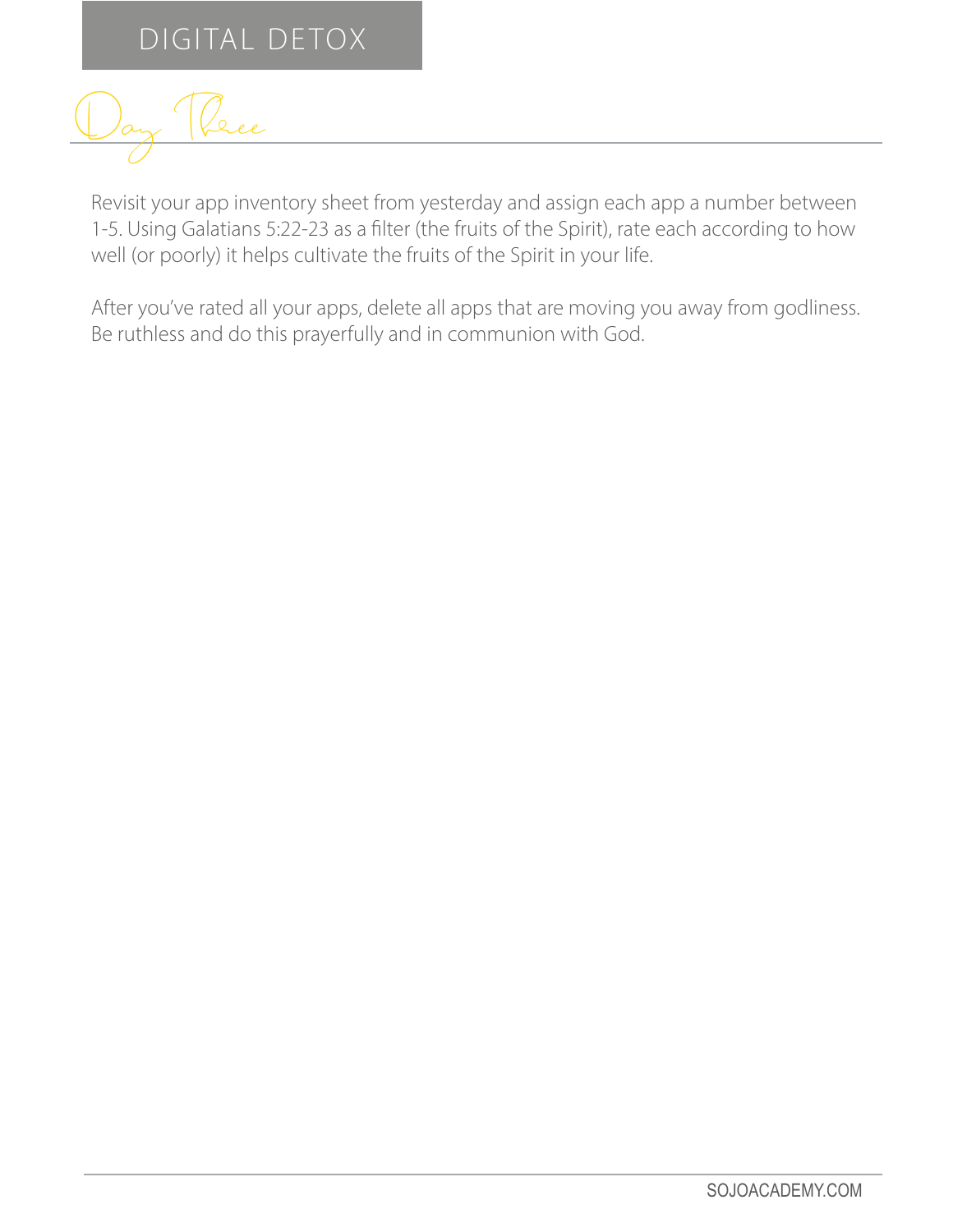

Go back to your app inventory sheet again. Let's take a look at those apps you ranked as "neutral" when applying the Galatians 5 filter.

For each app, ask yourself the following:

1. Is this app better suited for desktop use? For example, apps that are constantly pinging or demanding your attention may be best kept on your desktop where they can be better controlled (such as email, social media, etc).

Delete any apps identified from your phone and move to your desktop.

2. How specifically do you use this app in ways that are beneficial? When does this app cross the line and become intrusive or unhelpful?

Delete any apps that only offer marginal benefit and/or set up parameters for use. *Example: 15 minutes a day on lunch break*.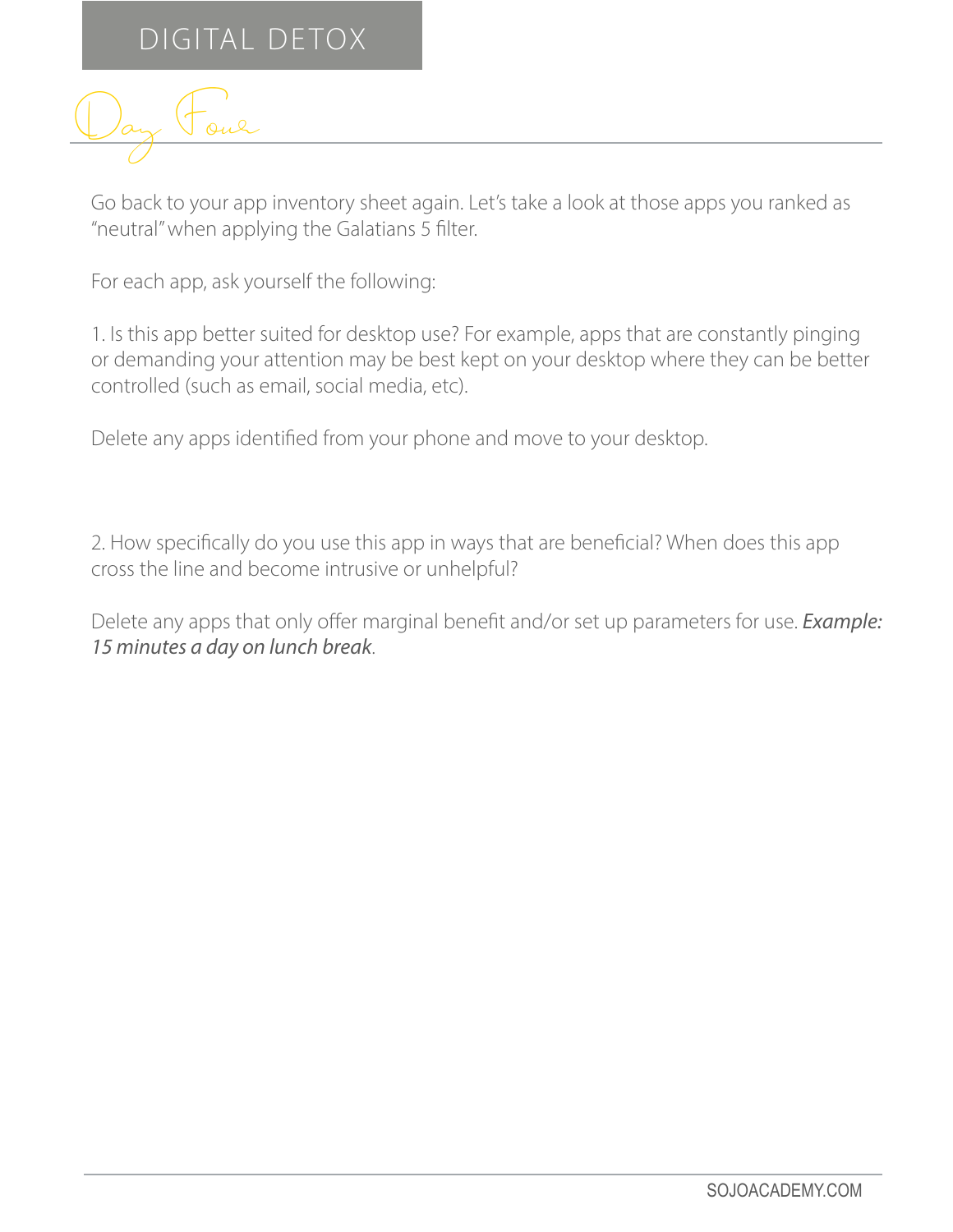

It's time to clean up your remaining apps. Start by going into your settings and turning off push notifications. Only allow sounds or other notifications you absolutely need.

Then, group similar apps into folders. The key here is to get your apps off your home screens so they aren't as easily visual or accessible.

Once you're done organizing your apps, you're done for the day!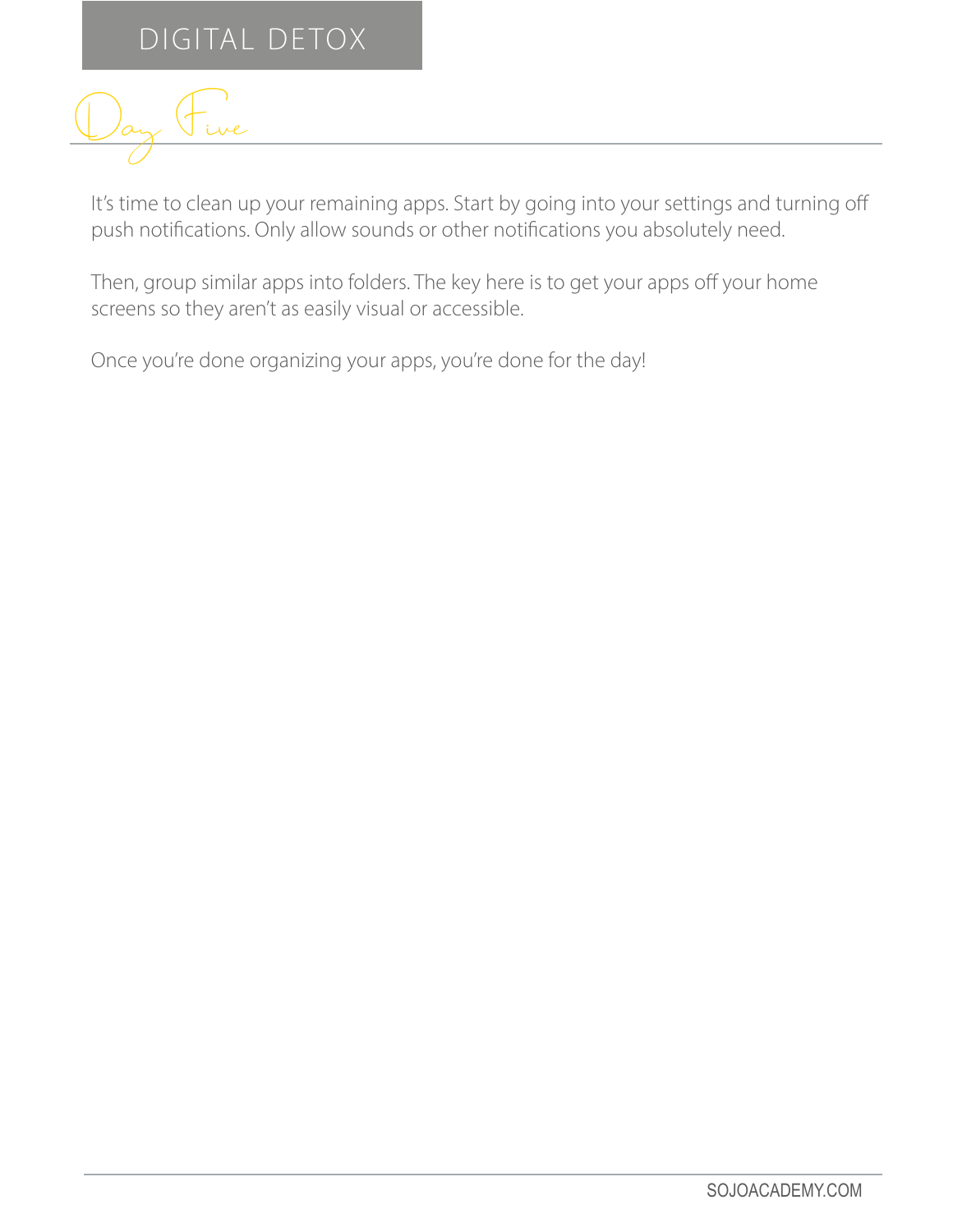Day Six

How are you doing so far? Take a moment to jot down any insights you've learned thus far in the challenge. These can help you with today's assignment.

So let's talk about your smartphone habits. When do you find yourself reaching for your phone? What triggers your smartphone itch?

Today, pay attention to what makes you want to reach for your phone and make note of anything you discover.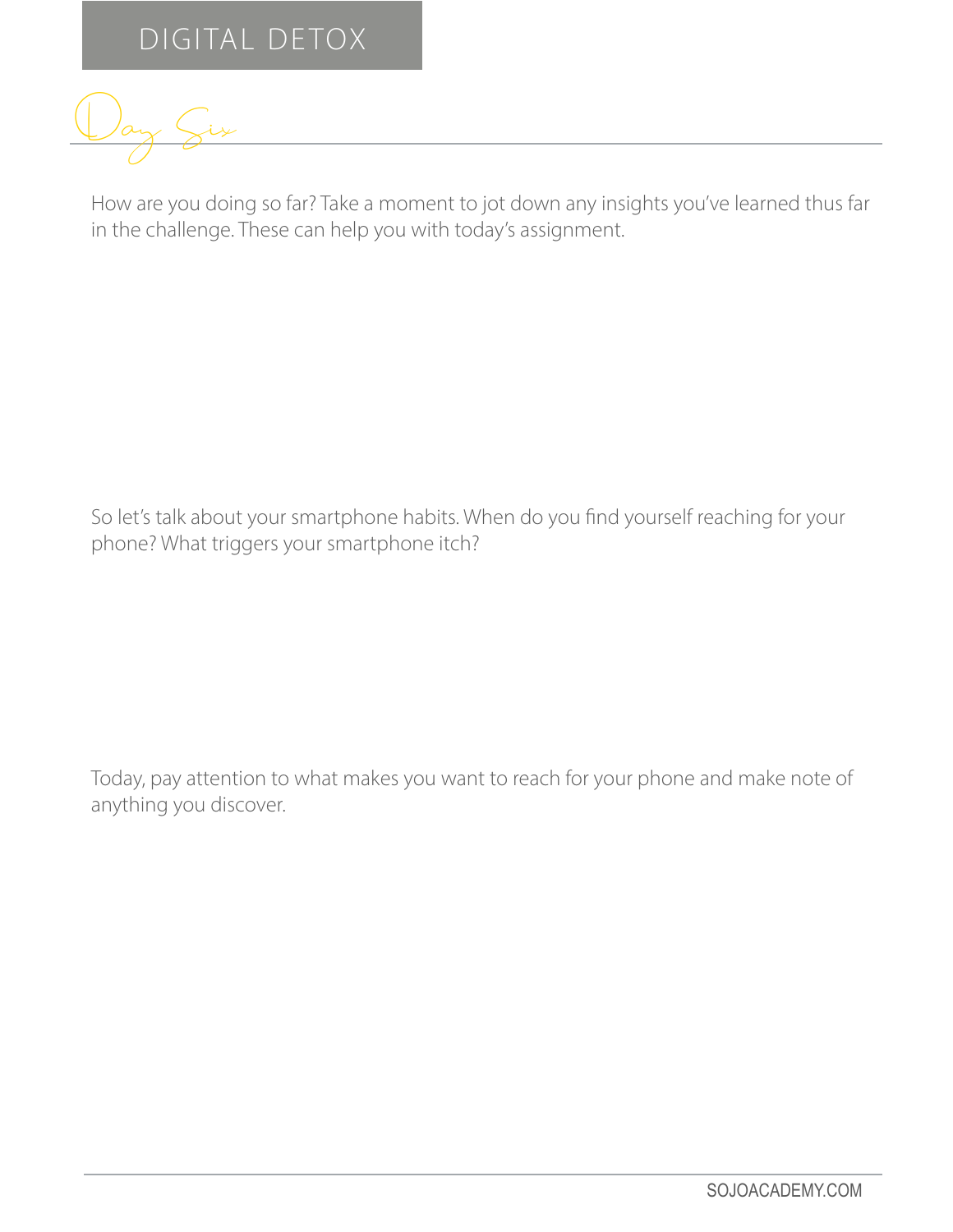Day Seven

When we're changing our habits and behaviors, it's not enough to know what we want to STOP doing. We also need to know what to START doing. Today, you're going to make a replacement list. These are things you'll do INSTEAD of jumping on your smartphone. This list will help you cultivate great habits!

#### Start by using the prompts below to brainstorm a huge list of things to do.

Activities that help me grow spiritually:

Things that stimulate me mentally:

Activities that help deepen my relationships:

Activities that help me care for my body and health:

Ways I can serve others:

Hobbies I enjoy: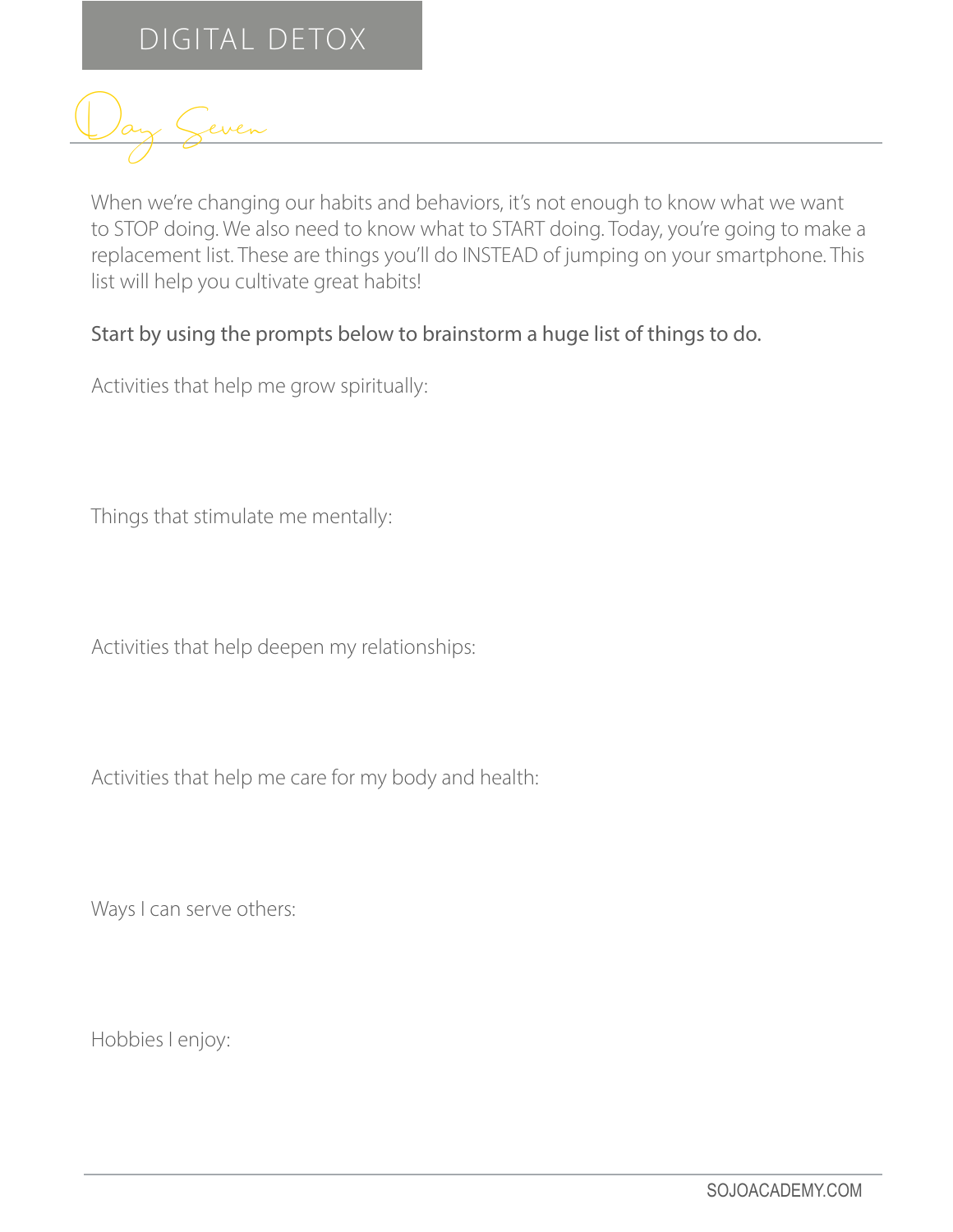Things I'd love to learn:

Things I can do to save or earn money:

Ways I can contribute to my home (housekeeping, organizing, etc)

Special ways I can serve, show love, or bless my husband? Kids?

Other ideas:

Now that you've brainstormed a list of activities, categorize them by time needed so that you'll have a go-to list ready for any situation. An activity can go in more than one column.

Keep this list handy! When you get the smartphone itch, pick something from your list instead.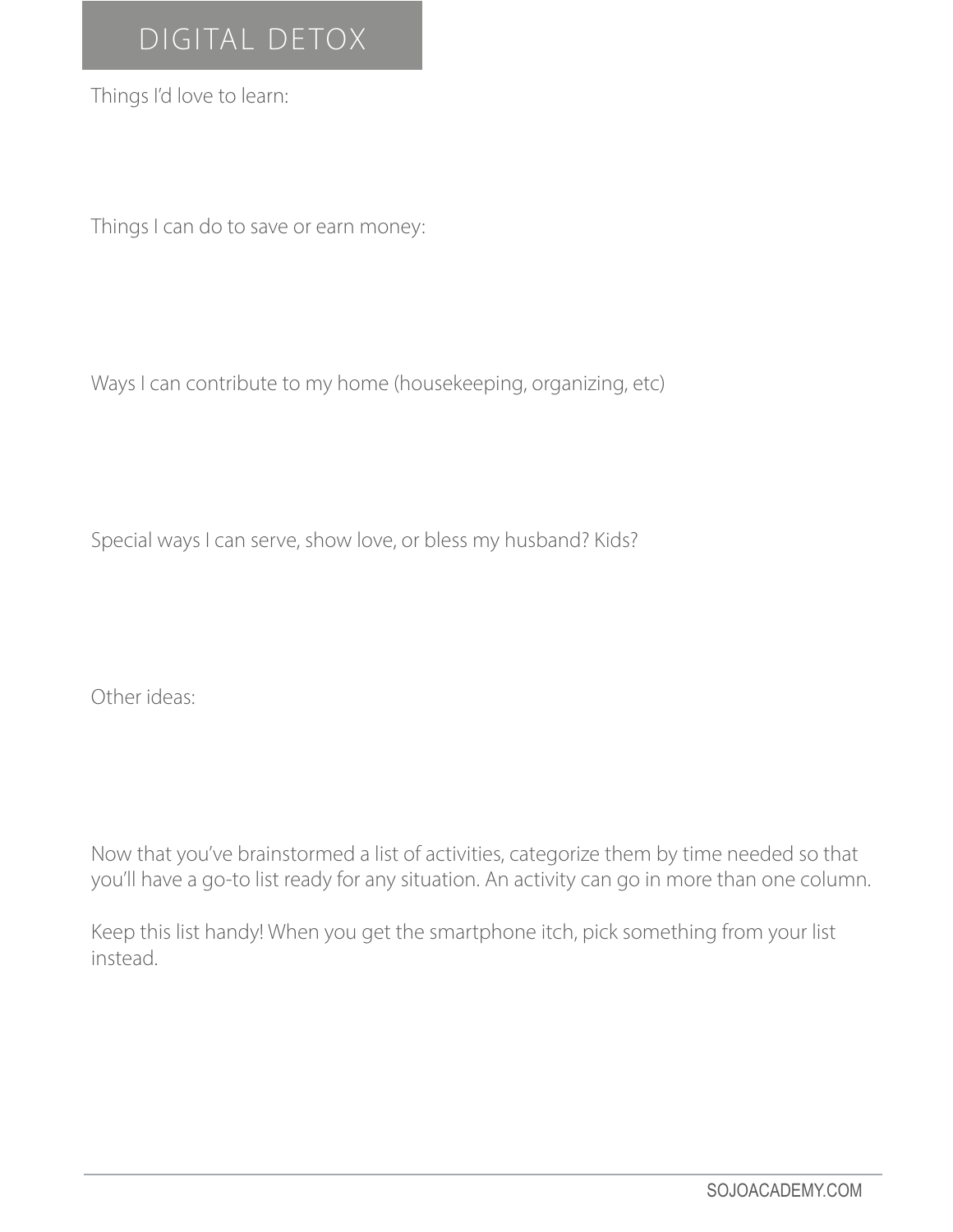

| 2-3 Minute Activities | 10 Minute Activities | 1-Hr+ Activities |
|-----------------------|----------------------|------------------|
|                       |                      |                  |
|                       |                      |                  |
|                       |                      |                  |
|                       |                      |                  |
|                       |                      |                  |
|                       |                      |                  |
|                       |                      |                  |
|                       |                      |                  |
|                       |                      |                  |
|                       |                      |                  |
|                       |                      |                  |
|                       |                      |                  |
|                       |                      |                  |
|                       |                      |                  |
|                       |                      |                  |
|                       |                      |                  |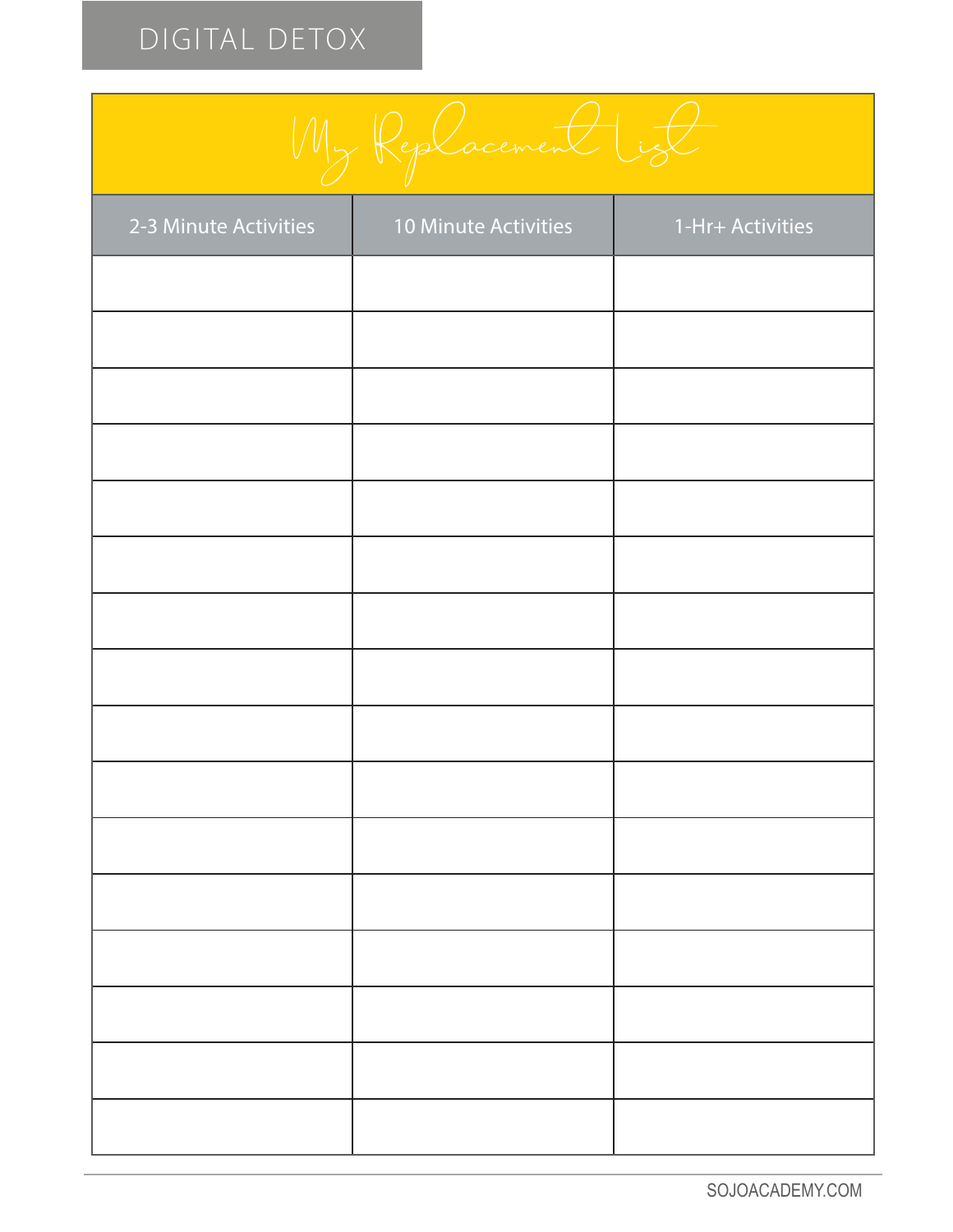Day Eight

We're getting close to the end of the challenge so today let's set up your "phone-free zones." These are the times and places you'll protect as phone free after the challenge is over.

What **times** of day will be no-phone times? Examples might include meal times or say, between the hours of 9pm and 6am, all day Sunday, etc.

What **places** will remain phone-free? Examples might be the dinner table, bedrooms, church, etc.

Summarize your phone-free zones int the following charts and print to hang in prominent areas of your home.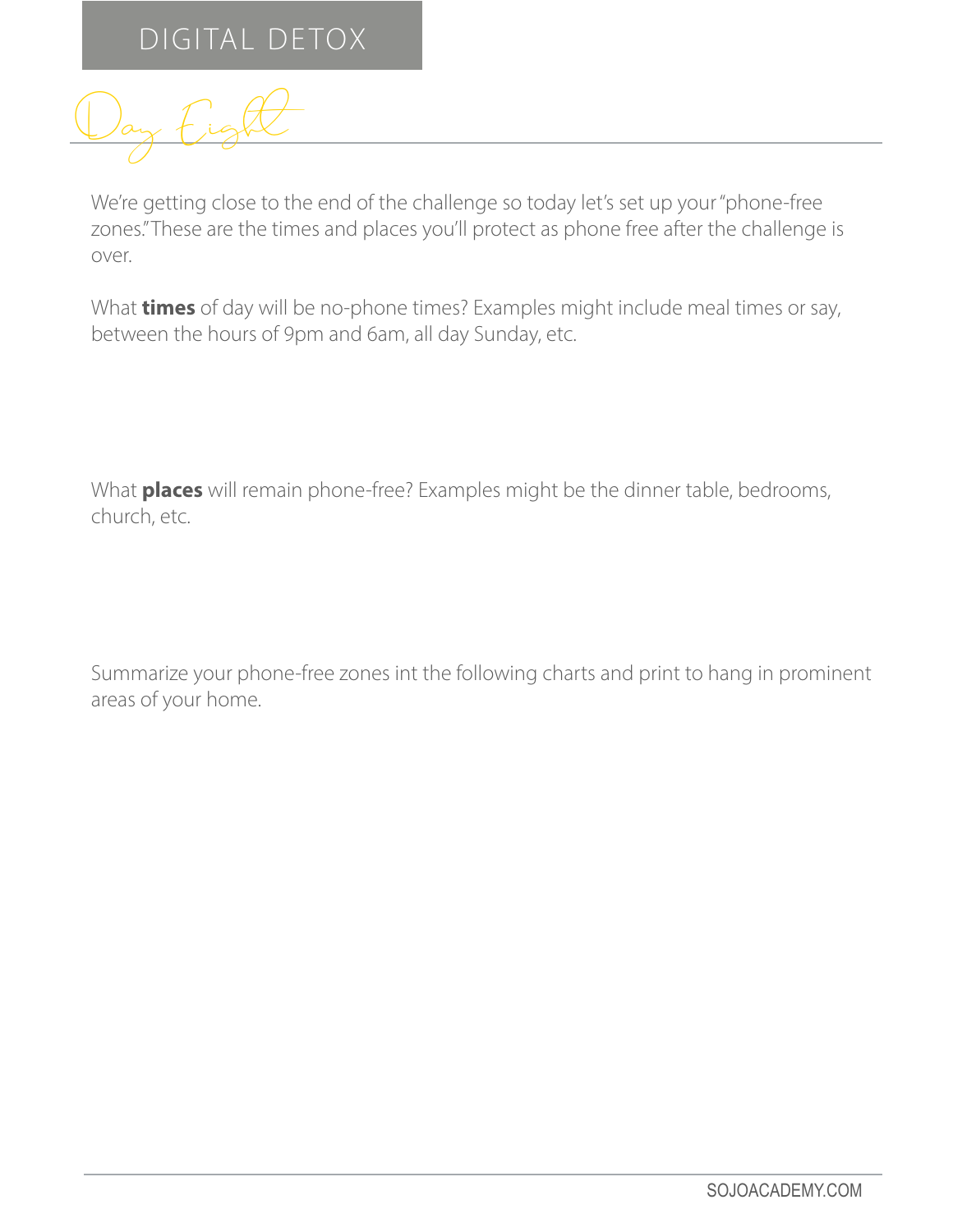| Oue Family Phone-lee Zonez |       |  |  |  |
|----------------------------|-------|--|--|--|
| Places:                    | Tmes: |  |  |  |
|                            |       |  |  |  |
|                            |       |  |  |  |
|                            |       |  |  |  |
|                            |       |  |  |  |
|                            |       |  |  |  |
|                            |       |  |  |  |
| Oue Family Plane-lee Zonez |       |  |  |  |
|                            |       |  |  |  |
| Places:                    | Tmes: |  |  |  |
|                            |       |  |  |  |
|                            |       |  |  |  |
|                            |       |  |  |  |
|                            |       |  |  |  |
|                            |       |  |  |  |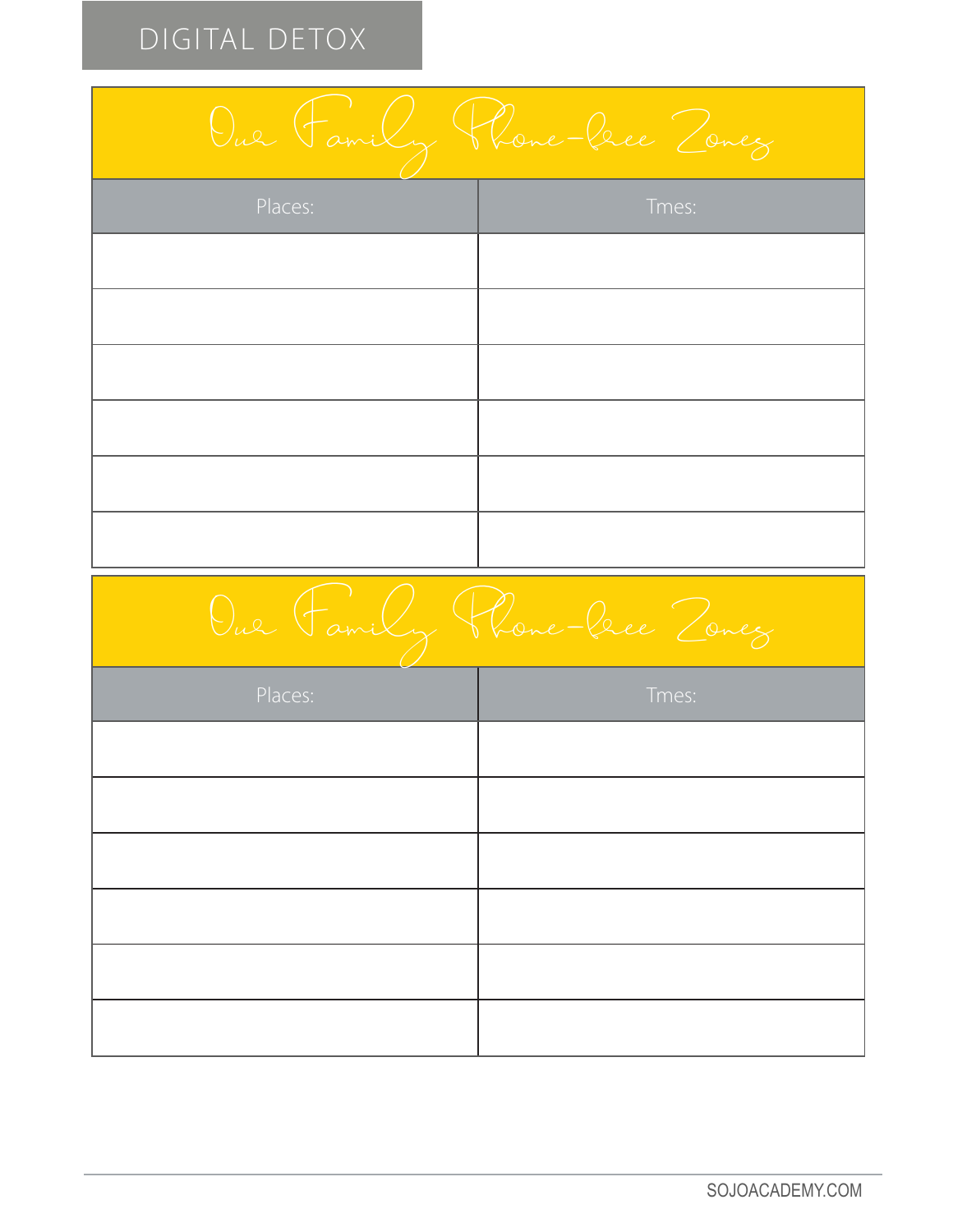Day Nine

We've talked a lot about cutting back on smartphone use; however, there are smart ways to use the smartphone, no pun intended. For the next two days, let's look at a few apps that could HELP you with your goals and align with your values.

The first category we'll look at is Bible study. There are a lot of great apps out there that make getting into the Bible easy. When it comes to your Bible study, would having a Bible reading plan on your phone help you spend more time in God's word? Help you dive deeper into studying it? Take more in by listening to it? Today, check out the following apps to see if one would help you spend more time in the Scriptures.

#### *Please note, you don't HAVE to add these to your phone! The goal isn't necessarily to spend more time on your device but to use your device to reach godly goals and spiritual growth. Only you can determine if these apps help with that or not.*

Blue Letter Bible Daily Audio Bible YouVersion ESV Bible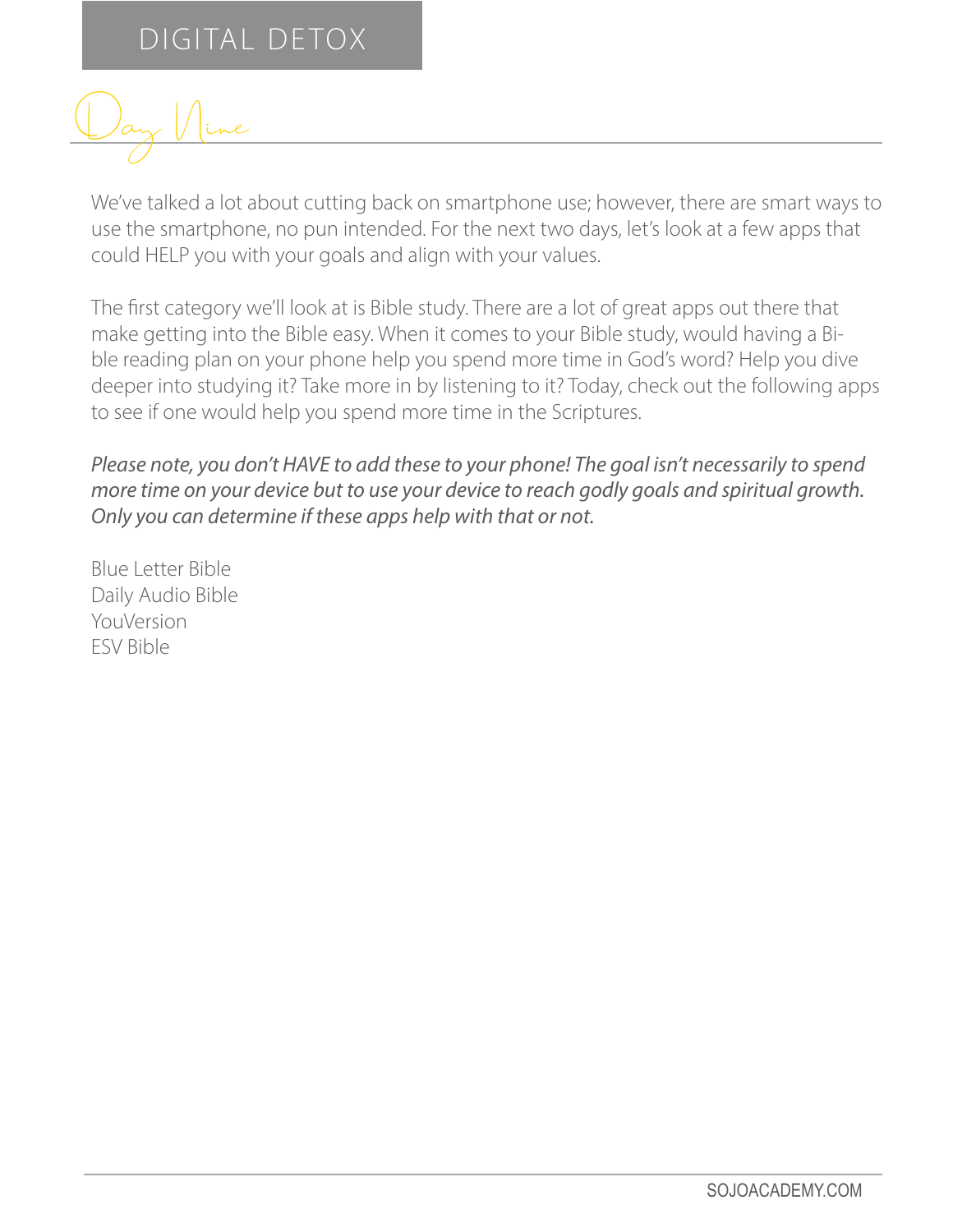

For our final day together, let's look at some apps that can help (yes, help!) with smartphone use. These are apps that help track your time and/or monitor your use. Check out the following apps to see if one would be helpful for you. If not, no pressure. We are wanting apps that will serve us, not ensnare us!

Freedom Space Off the Grid Focus At Will (for focus and time blocking- AJ uses this one!) BrainFm (for focus and time blocking- Jen uses this one!)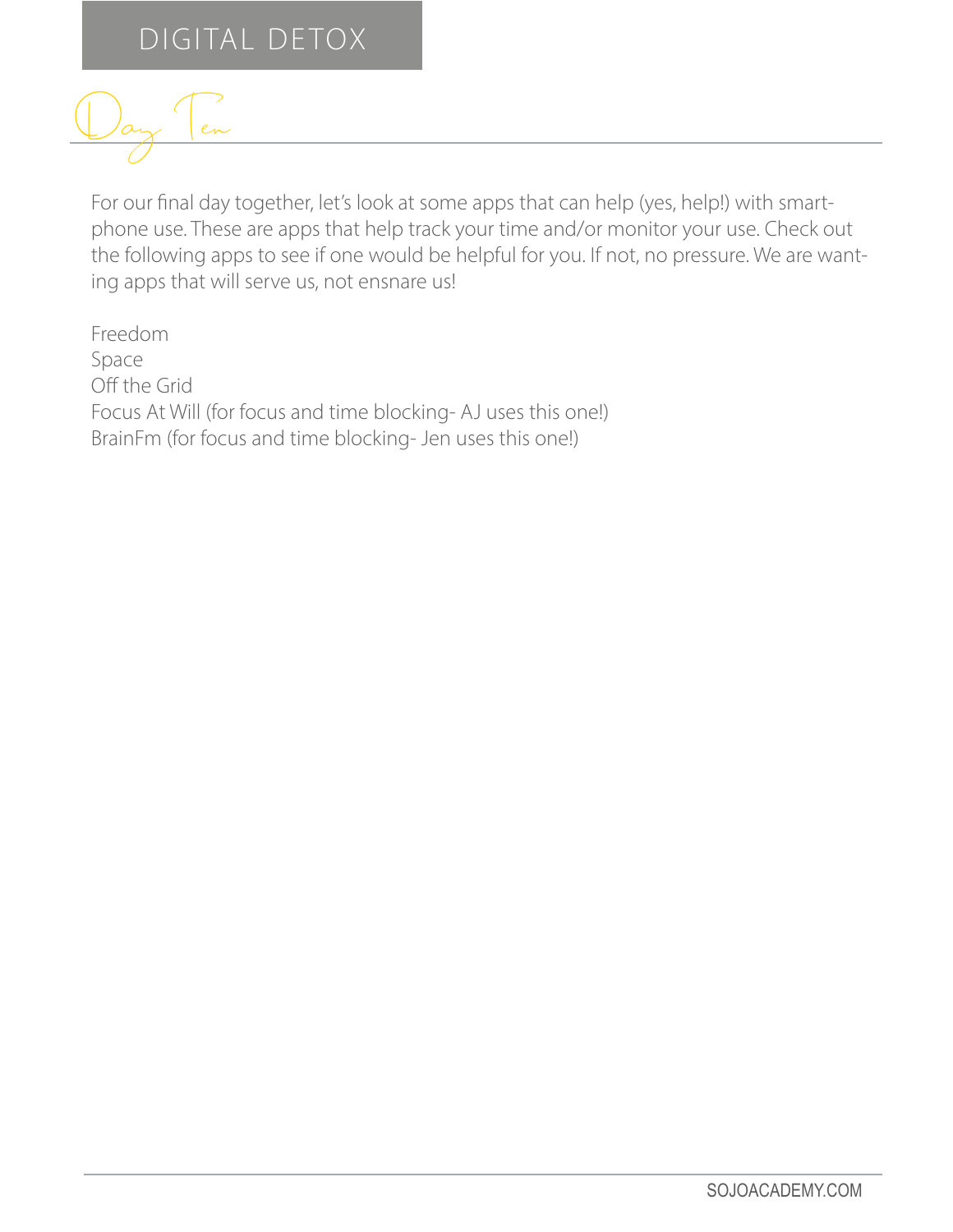Next Steps

Congrats! You've successfully completed the Digital Detox! It's time to take what you've learned into the rest of your life. You have set up guidelines for your phone use and a replacement list for things to do instead. You've given yourself time away from your phone to see how it feels not to be tied to it day in and day out.

Take this opportunity to review your notes from this challenge and print off any handouts you'd like to keep nearby. Then answer the following:

What's my BIG takeaway:

What do I want to do differently going forward:

How has God spoken to me through this challenge?

The final thing to do is go ahead and set a date in your planner to go through this detox again. Shoot for doing this challenge once a quarter. It's a great way to reset and stay on track! God bless you as you seek to be wise with your smartphone!